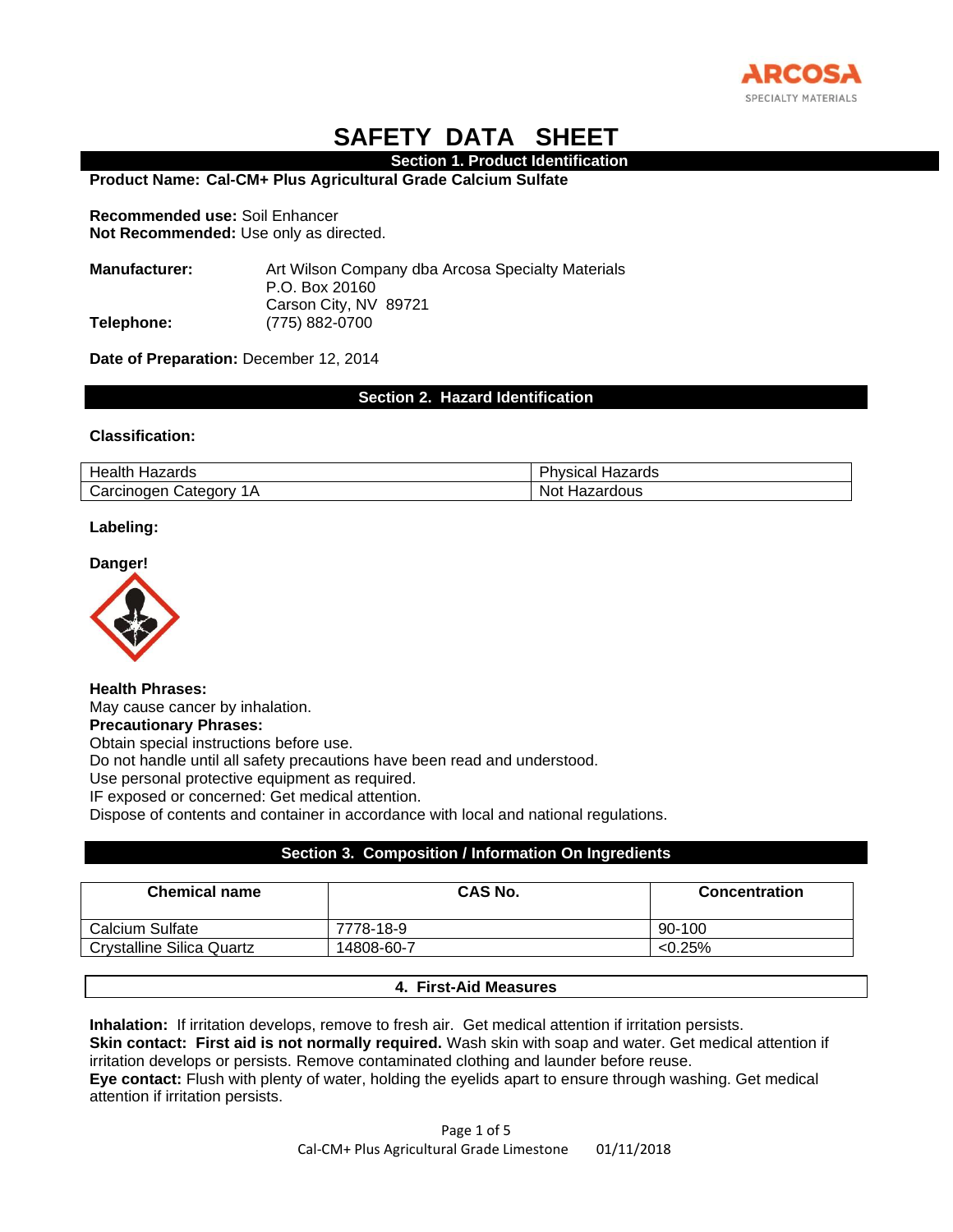

**Ingestion:** Rinse mouth with water. Do not induce vomiting unless directed to do so by medical personnel. Get medical attention if large amount is swallowed.

**Most important symptoms/effects, acute and delayed:** Dust may cause mechanical eye and skin irritation. Inhalation of dust may cause respiratory irritation, coughing and difficulty in breathing. Prolonged overexposure to respirable crystalline silica may cause lung disease (silicosis) and increase the risk of lung cancer. Risk of cancer depends on duration and level of exposure

**Indication of immediate medical attention and special treatment, if necessary:** None required under normal conditions of use.

#### **Section 5. Fire-Fighting Measures**

**Suitable (and unsuitable) extinguishing media:** Use media appropriate for the surrounding fire.

**Specific hazards arising from the chemical:** Not flammable or combustible. Dry powders may accumulate static charge in handling which can be a source of ignition for flammable atmospheres.

**Special protective equipment and precautions for fire-fighters:** Firefighters should wear positive pressure self-contained breathing apparatus and full protective clothing.

## **Section 6. Accidental Release Measures**

**Personal precautions, protective equipment, and emergency procedures:** Wear appropriate protective equipment. Avoid creating and breathing dust.

**Environmental hazards:** Report releases as required by local and federal authorities.

**Methods and materials for containment and cleaning up:** Collect and place in appropriate container for use or disposal.

# **7. Handling and Storage**

**Precautions for safe handling:** Avoid contact with eyes, skin and clothing. Do not breathe dust. Wear protective clothing and equipment as described in Section 8. Use with adequate ventilation and proper dust collection methods to keep exposure level below occupational exposure limits. Wash thoroughly with soap and water after use.

Dust can accumulate electrostatic charges due to friction from transfer and mixing operations and cause an electrical spark (ignition source) which can ignite flammable liquids and atmospheres. Provide adequate precautions when adding this product to flammable and combustible mixtures like paints and coating, such as electrical grounding and bonding, inert atmosphere or non-sparking tools. However, bonding and grounds may not eliminate the hazard for static accumulation.

Empty containers retain product residues. Follow all SDS precautions in handling empty containers.

**Conditions for safe storage, including any incompatibilities:** Store in a cool, dry, well-ventilated area. Protect from physical damage.

## **Section 8. Exposure Controls / Personal Protection**

**Exposure guidelines:**

Calcium Sulfate 5 mg/m3 TWA OSHA PEL (respirable)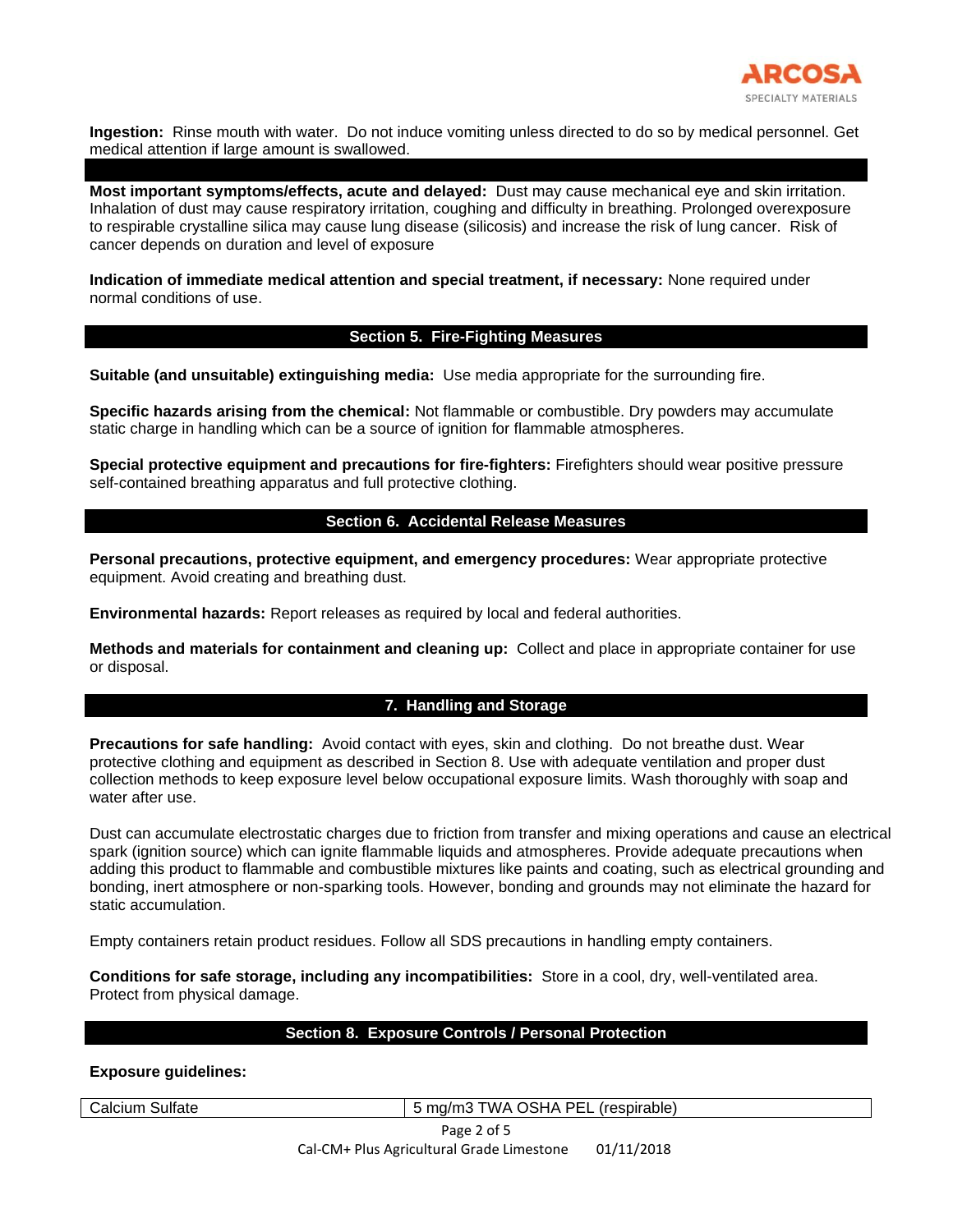

|                    | 10 mg/m3 TWA OSHA PEL (total dust)<br>10 mg/m3 TWA ACGIH TLV (inhalable fraction) |                                    |  |
|--------------------|-----------------------------------------------------------------------------------|------------------------------------|--|
| Crystalline Silica | 10 mg/m $3$<br>$%$ Silica + 2                                                     | TWA OSHA PEL (respirable fraction) |  |
|                    | $30 \text{ mg/m}$<br>$%$ Silica + 2                                               | TWA OSHA PEL (total dust)          |  |
|                    | 0.025 mg/m3 TWA ACGIH TLV (respirable fraction)                                   |                                    |  |

## **Appropriate engineering controls:**

**Engineering Controls:** Use with adequate general or local exhaust ventilation to maintain exposures below the occupational exposure limits.

# **Individual protection measures, such as personal protective equipment:**

**Respiratory protection:** If the exposure limits are exceeded a NIOSH approved particulate respirator appropriate for the form and concentration of the contaminants should be used. Selection and use of respiratory equipment must be in accordance with OSHA 1910.134 or other applicable regulations and good industrial hygiene practice.

**Skin protection:** Abrasive resistant gloves are recommended if needed to avoid skin contact. **Eye protection:** Chemical safety glasses with sideshields are recommended to avoid eye contact. **Other:** None required.

# **Section 9. Physical and Chemical Properties**

**Appearance:** White or tan powder **Odor:** Odorless

| <b>Odor threshold:</b> Not applicable                 | pH: Not applicable                        |
|-------------------------------------------------------|-------------------------------------------|
| Melting Point/Freezing Point: 2642°F /1450°C          | <b>Boiling point: Not applicable</b>      |
| Flash point: Not applicable                           | Evaporation rate: Not applicable          |
| Flammability (solid, gas):                            |                                           |
| Flammable limits: LEL: Not applicable                 | <b>UEL:</b> Not applicable                |
| Vapor pressure: Not applicable                        | Vapor density: Not applicable             |
| Relative density: 2.5                                 | Solubility in Water: Slightly (2.5%)      |
| Partition coefficient: n-ctanol/water: Not applicable | Auto-ignition temperature: Not applicable |
| <b>Decomposition Temperature: Not available</b>       | Viscosity: Not applicable                 |

# **Section 10. Stability and Reactivity**

**Reactivity:** Reacts with water.

**Chemical stability:** Stable under normal conditions.

**Possibility of hazardous reactions:** Reacts with water to form gypsum and plaster of paris.

**Conditions to avoid:** None known.

**Incompatible materials:** Avoid water, diazomethanem aluminum and phosphorus.

**Hazardous decomposition products:** Thermal decomposition may produce oxides of sulfur and calcium.

# **Section 11. Toxicological Information**

## **Likely routes of exposure:**

**Inhalation:** Inhalation of dust may cause irritation to the nose, throat and upper respiratory tract with coughing and shortness of breath.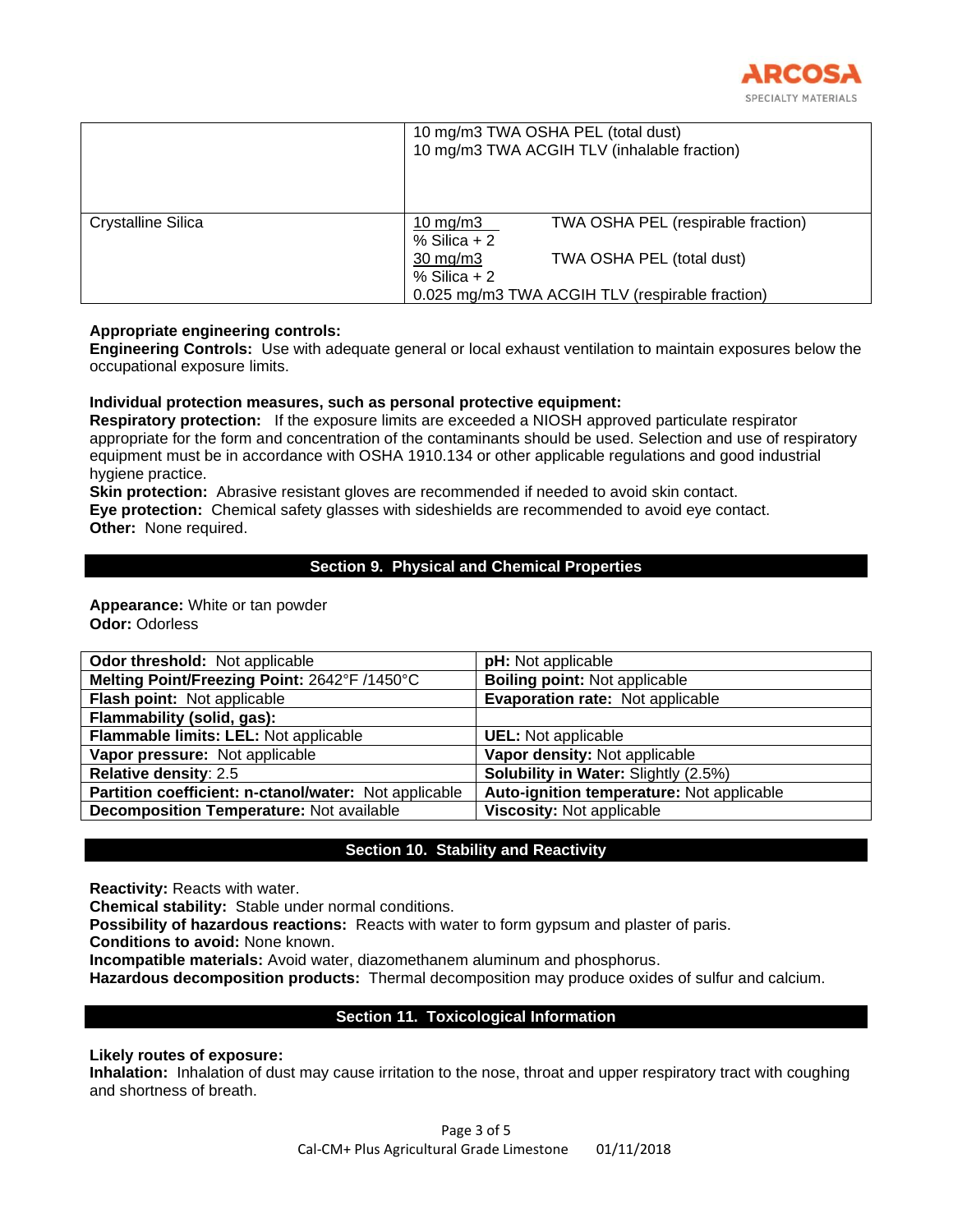

**Ingestion:** Not expected to cause adverse effects.

**Skin contact:** Prolonged skin contact may cause mechanical irritation and abrasions.

**Eye contact**: Dust may cause irritation or redness with inflammation of the cornea.

**Chronic effects:** Chronic inhalation of respirable crystalline silica dust may cause a progressive, disabling and sometimes fatal lung disease called silicosis. Symptoms include cough, shortness of breath, wheezing, nonspecific chest illness and reduced pulmonary function.

**Germ Cell Mutagenicity:** This product is not expected to cause germ cell mutagenicity.

**Developmental / Reproductive Toxicity**: This product is not expected to cause adverse effects on reproduction or development.

**Carcinogenicity:** Crystalline silica quartz is listed as "Carcinogenic to Humans" (Group 1) by IARC and "Known to be a Human Carcinogen" by NTP. None of the other components are listed as a carcinogen by IARC, NTP or OSHA.

## **Acute Toxicity Values:**

Calcium Sulfate: Oral rat LD50 >2000 mg/kg, Inhalation rat LC50 >3.26 mg/L/4 hr Crystalline Silica, Quartz: Oral rat LD50 >22,500 mg/kg

## **Section 12. Ecological Information**

#### **Ecotoxicity:**

Calcium Sulfate: No data available Crystalline Silica, Quartz: No data available

**Persistence and degradability:** Biodegradation is not applicable for inorganic substances. **Bioaccumulative potential:** This product is not expected to bioaccumulate. **Mobility in soil:** No data available

**Other adverse effects:** None known.

## **Section 13. Disposal Considerations**

Dispose in accordance with all local, state and federal regulations.

## **Section 14. Transport Information**

|             | <b>UN Number</b> | Proper shipping name | <b>Hazard</b><br><b>Class</b> | <b>Packing</b><br><b>Group</b> | <b>Environmental</b><br><b>Hazard</b> |
|-------------|------------------|----------------------|-------------------------------|--------------------------------|---------------------------------------|
| <b>DOT</b>  |                  | Not Regulated        |                               |                                |                                       |
| <b>TDG</b>  |                  | Not Regulated        |                               |                                |                                       |
| <b>IMDG</b> |                  | Not Regulated        |                               |                                |                                       |
| <b>IATA</b> |                  | Not Regulated        |                               |                                |                                       |
|             |                  | Not Regulated        |                               |                                |                                       |

**Transport in bulk (according to Annex II of MARPOL 73/78 and the IBC Code):** Not applicable

**Special precautions:** None known.

## **Section 15. Regulatory Information**